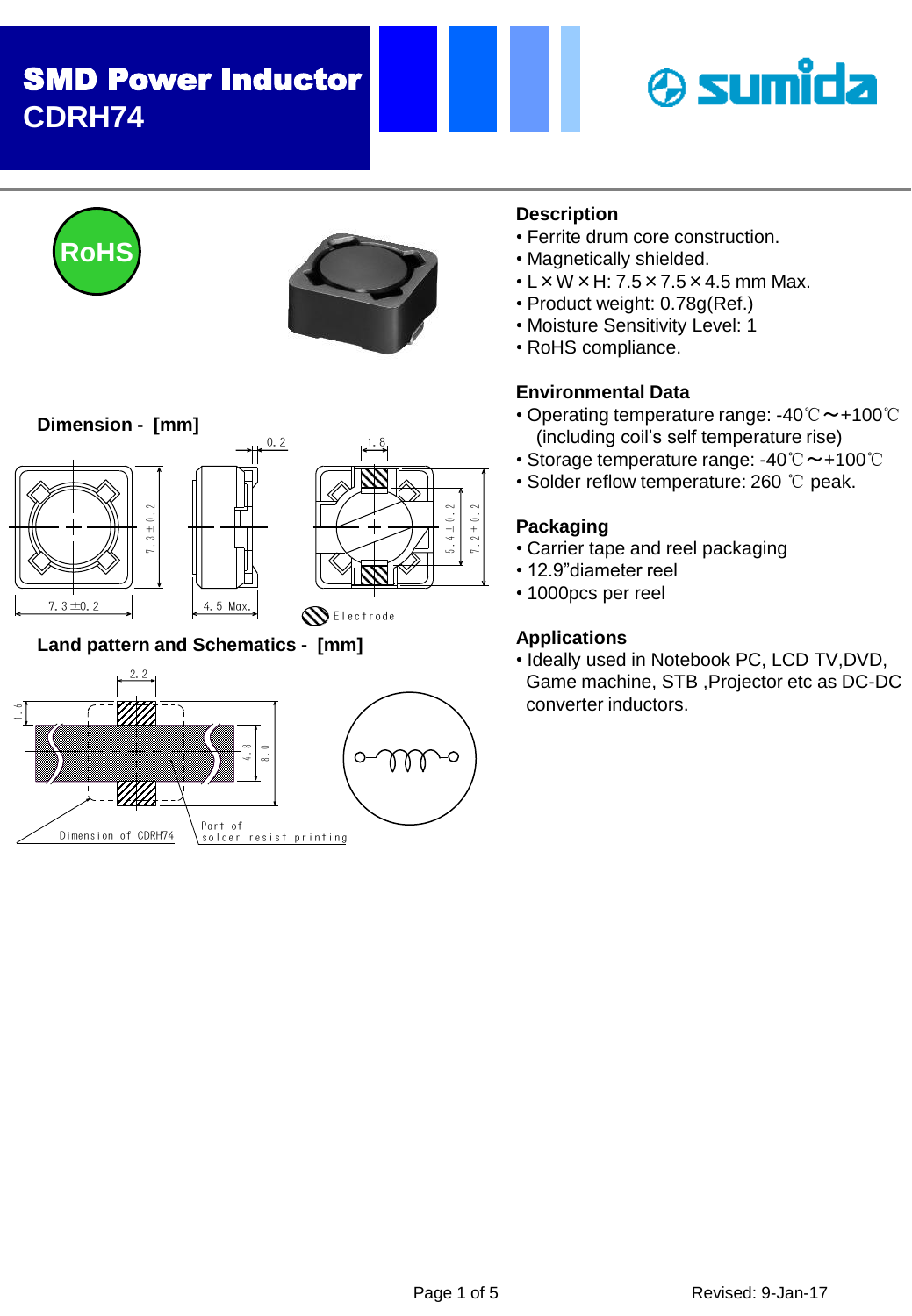

#### **Electrical Characteristics**

| Part Name                                    | Stamp                              | Inductance<br>$(\mu H)$<br>[within ] $\divideontimes$ 1 | $D.C.R.(\Omega)$<br>Max. (Typ.)<br>(at $20^{\circ}$ C) | <b>Rated Current</b><br>$(A) \times 2$ |
|----------------------------------------------|------------------------------------|---------------------------------------------------------|--------------------------------------------------------|----------------------------------------|
| CDRH74NP-100MC-B                             | 100                                | $10 \pm 20\%$                                           | 49m(38m)                                               | 1.84                                   |
| CDRH74NP-120MC-B                             | 120                                | $12 \pm 20\%$                                           | 58m(44m)                                               | 1.71                                   |
| CDRH74NP-150MC-B                             | 150                                | $15 \pm 20\%$                                           | 81m(62m)                                               | 1.47                                   |
| CDRH74NP-180MC-B                             | 180                                | $18 \pm 20\%$                                           | 91m(70m)                                               | 1.31                                   |
| CDRH74NP-220MC-B                             | 220                                | $22 \pm 20 \%$                                          | 0.11(77m)                                              | 1.23                                   |
| CDRH74NP-270MC-B                             | 270                                | $27 \pm 20 \%$                                          | 0.15(0.12)                                             | 1.12                                   |
| CDRH74NP-330MC-B                             | 330                                | $33 \pm 20 \%$                                          | 0.17(0.13)                                             | 0.96                                   |
| CDRH74NP-390MC-B                             | 390                                | $39 \pm 20 \%$                                          | 0.23(0.18)                                             | 0.91                                   |
| CDRH74NP-470MC-B                             | 470                                | $47 \pm 20 \%$                                          | 0.26(0.20)                                             | 0.88                                   |
| CDRH74NP-560MC-B                             | 560                                | $56 \pm 20\%$                                           | 0.35(0.27)                                             | 0.75                                   |
| CDRH74NP-680MC-B                             | 680                                | $68 \pm 20\%$                                           | 0.38(0.30)                                             | 0.69                                   |
| CDRH74NP-820MC-B                             | 820                                | $82 \pm 20\%$                                           | 0.43(0.33)                                             | 0.61                                   |
| CDRH74NP-101MC-B                             | 101                                | $100 \pm 20 \%$                                         | 0.61(0.47)                                             | 0.60                                   |
| CDRH74NP-121MC-B                             | 121                                | $120 \pm 20\%$                                          | 0.66(0.51)                                             | 0.52                                   |
| CDRH74NP-151MC-B                             | 151                                | $150 \pm 20 \%$                                         | 0.88(0.68)                                             | 0.46                                   |
| CDRH74NP-181MC-B                             | 181                                | $180 \pm 20\%$                                          | 0.98(0.76)                                             | 0.42                                   |
| CDRH74NP-221MC-B                             | 221                                | $220 \pm 20 \%$                                         | 1.17(0.90)                                             | 0.36                                   |
| CDRH74NP-271MC-B                             | 271                                | $270 \pm 20\%$                                          | 1.64(1.32)                                             | 0.34                                   |
| CDRH74NP-331MC-B                             | 331                                | $330 \pm 20\%$                                          | 1.86(1.49)                                             | 0.32                                   |
| CDRH74NP-391MC-B                             | 391                                | $390 \pm 20\%$                                          | 2.85(2.28)                                             | 0.29                                   |
| CDRH74NP-471MC-B                             | 471                                | $470 \pm 20 \%$                                         | 3.01(2.41)                                             | 0.26                                   |
| CDRH74NP-561MC-B                             | 561                                | $560 \pm 20 \%$                                         | 3.62(2.89)                                             | 0.23                                   |
| CDRH74NP-681MC-B                             | 681                                | $680 \pm 20 \%$                                         | 4.63(3.71)                                             | 0.22                                   |
| CDRH74NP-821MC-B                             | 821                                | $820 \pm 20 \%$                                         | 5.20(4.16)                                             | 0.20                                   |
| CDRH74NP-102MC-B<br>マス<br>ومستنقذ والمستندان | 102<br>to attack<br>$-1$ $-1$ $-1$ | 1.0mH $\pm$ 20%                                         | 6.00(4.80)                                             | 0.18                                   |

※1. Inductance measuring condition: at 1 kHz.

※2. Rated current: The DC current at which the inductance decreases to 75% of its nominal value or when  $\Delta t = 40^{\circ}$ C, whichever is lower (Ta=20 $^{\circ}$ C).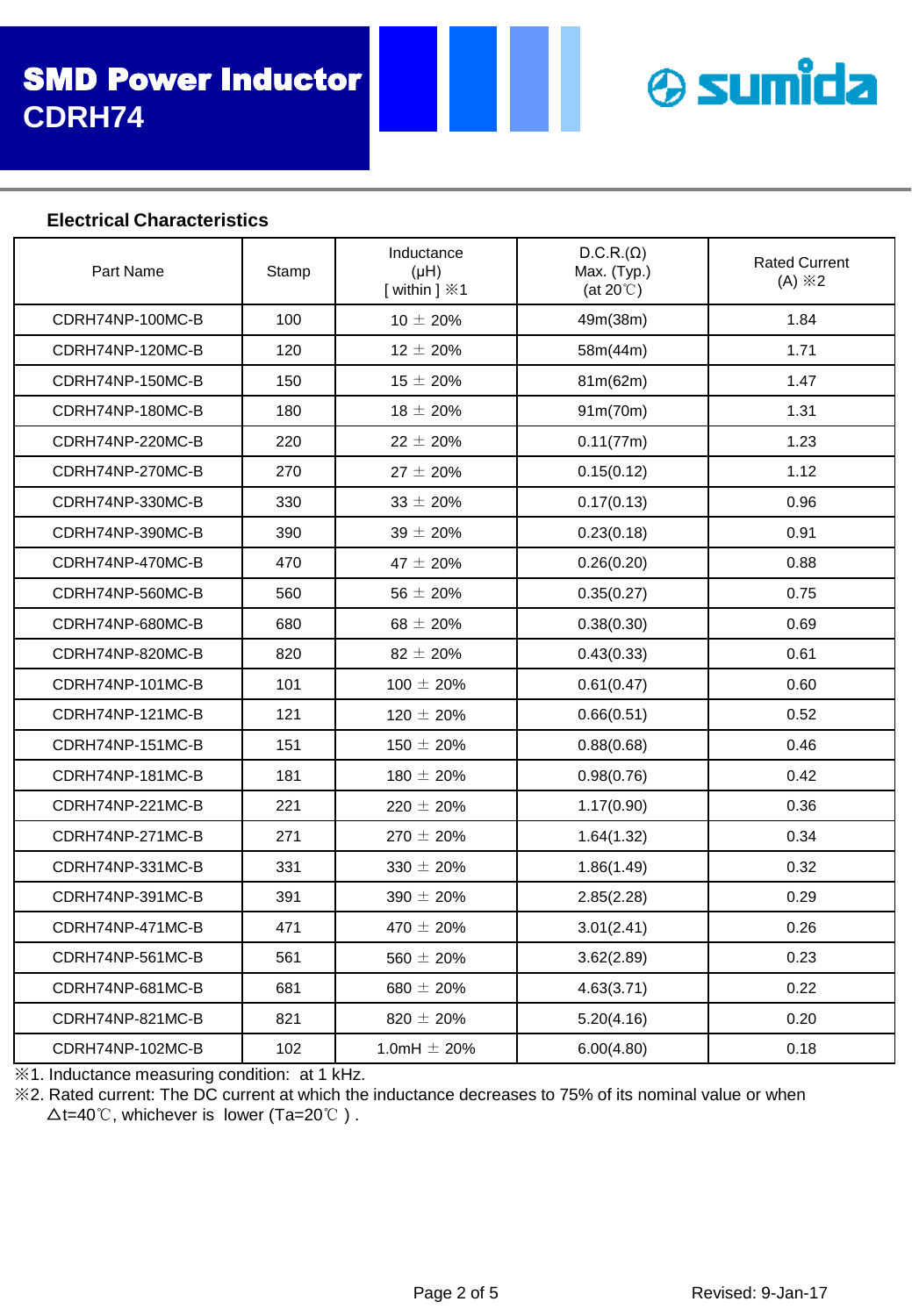$L(\mu H)$ 

#### Page 3 of 5 Revised: 9-Jan-17 <sup>0</sup> 0.0 0.3 0.6 0.9 1.2 1.5  $\overline{0}$  0.0 0.3 0.6 0.9 1.2 1.5  $\Omega$  0.0 0.3 0.6 0.9 1.2 1.5  $\Omega$   $\Omega$  0.0 0.3 0.6 0.9 1.2 1.5 1.8  $\Omega$  0.0 0.3 0.6 0.9 1.2 1.5 1.8  $\Omega$  0.0 0.4 0.8 1.2 1.6 2.0 2.4  $\theta$   $\Omega$  0.0 0.5 1.0 1.5 2.0 2.5  $\theta$  0.0 0.5 1.0 1.5 2.0 2.5  $\theta$  0.0 0.5 1.0 1.5 2.0 2.5 3.0  $\Omega$  0.0 0.8 1.6 2.4 3.2<br>DC(A) 0.0 0.6 1.2 1.8 2.4 3.0 3.6  $\theta$  0 1 2 3 4<br>DC (A) **Saturation Current & Temperature Rise Graph 1. CDRH74NP-100MC-B** L (μH) △T (℃) **2. CDRH74NP-120MC-B** L (μH) △T (℃) **3. CDRH74NP-150MC-B** L (μH) △T (℃) DC (A) **5. CDRH74NP-220MC-B**  $L(\mu H)$ <sup>3.</sup> UPRO $H$ <sup>41</sup>NF<sup>-22011</sup>N<sup>-D</sup>  $\Delta T$  (°C) **6. CDRH74NP-270MC-B**  $L(\mu H)$ <sup>0.</sup> UPROTANE -27 UNIU-D  $\triangle T(\text{C})$ DC (A) **7. CDRH74NP-330MC-B**  $L(\mu H)$   $\Lambda$  CDRH74NP-330MC-B  $\Delta T(\text{C})$ **8. CDRH74NP-390MC-B**  $L(\mu H)$  <sup>o.</sup> UDRTH 4NF-3901WU-D  $\Delta T(\text{C})$ DC (A) **9. CDRH74NP-470MC-B** L (μH) △T (℃) DC (A) **4. CDRH74NP-180MC-B** △T (℃)  $DC(A)$ DC (A)  $DC(A)$ **10. CDRH74NP-560MC-B** L ( $\mu$ H) <sup>10.</sup> CDRH/4NP-560MC-B  $\Delta T$  (°C) DC (A) **11. CDRH74NP-680MC-B** L (μH) △T (℃)  $DC(A)$ **12. CDRH74NP-820MC-B** L (μH) △T (℃) DC (A)  $-L (20^{\circ}C)$   $\longrightarrow$   $L (100^{\circ}C)$   $\longrightarrow$   $\triangle T$

**& sumida**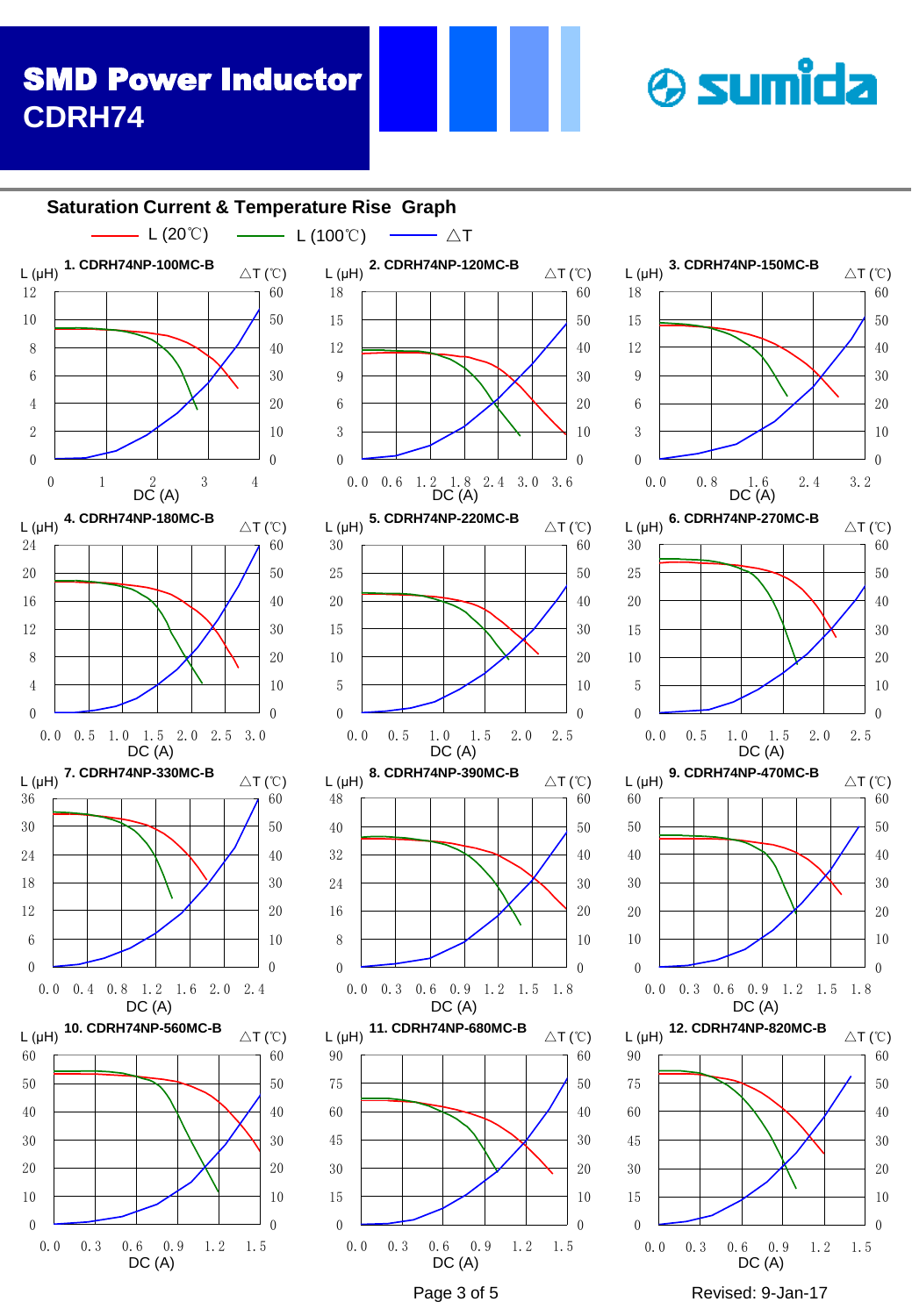#### $\begin{array}{ccccccc}\n & 0.2 & 0.3 & 0.4 & 0.0 & 0.1 & 0.2 & 0.3 \\
\hline\nDCA & & & & & & \n\end{array}$ <br>
Page 4 of 5 Revised: 9-Jan-17 0.0 0.1 0.2 0.3 0.4 0.0 0.1 0.2 0.3 0.4 0.0 0.1 0.2 0.3 0.4 0.5  $\theta$   $\Omega$  0.0 0.1 0.2 0.3 0.4 0.5  $\theta$  0.0 0.1 0.2 0.3 0.4 0.5 0.6  $\Omega$   $\Omega$  0.0 0.1 0.2 0.3 0.4 0.5 0.6  $\Omega$  0.0 0.2 0.4 0.6 0.8  $\overline{0}$  0.0 0.2 0.4 0.6 0.8  $\theta$  0.0 0.2 0.4 0.6 0.8 1.0  $\Omega$  0.0 0.2 0.4 0.6 0.8 1.0 0.0 0.2 0.4 0.6 0.8 1.0 1.2  $\Omega$  0.0 0.2 0.4 0.6 0.8 1.0 1.2 **Saturation Current & Temperature Rise Graph 13. CDRH74NP-101MC-B** L (μH) △T (℃) DC (A) **14. CDRH74NP-121MC-B** L (μH)  $T^4$  CDRH/4NP-121MC-B  $\Delta T$  (°C) **15. CDRH74NP-151MC-B** L (μH) <sup>15.</sup> CDRH/4NP-151MC-B  $\triangle T$  (°C)  $DC(A)$  $L(\mu H)$ DC (A) **17. CDRH74NP-221MC-B**  $L(\mu H)$   $\mu$ . CDNH74NF-221MC-B  $\Delta T(\text{C})$ **18. CDRH74NP-271MC-B**  $L(\mu H)$  <sup>10.</sup> CDNH74NF-27 IMC-B  $\triangle T(\text{°C})$ DC (A) **19. CDRH74NP-331MC-B** L (μH) △T (℃) **20. CDRH74NP-391MC-B** L (μH) △T (℃) DC (A) **21. CDRH74NP-471MC-B**  $L(\mu H)$  <sup>21.</sup> UPRO7419F-47 1190-B  $\Delta T(\text{C})$  $DC(A)$ **16. CDRH74NP-181MC-B** △T (℃) DC (A) DC (A)  $DC(A)$ **22. CDRH74NP-561MC-B**  $L(\mu H)$  22. CDRH/4NP-30 IMC-B  $\triangle T$  (°C) DC (A) **23. CDRH74NP-681MC-B**  $L(\mu H)$  <sup>23.</sup> CDRH74NF-001MC-B  $\triangle T$  (°C)  $DC(A)$  $-L(20^{\circ}\text{C})$   $\longrightarrow$   $L(100^{\circ}\text{C})$   $\longrightarrow$   $\triangle T$ **24. CDRH74NP-821MC-B**  $L(\mu H)$  <sup>24.</sup> CDRH74NF-621MC-B  $\triangle T(\text{°C})$  $DC(A)$

**& sumida**